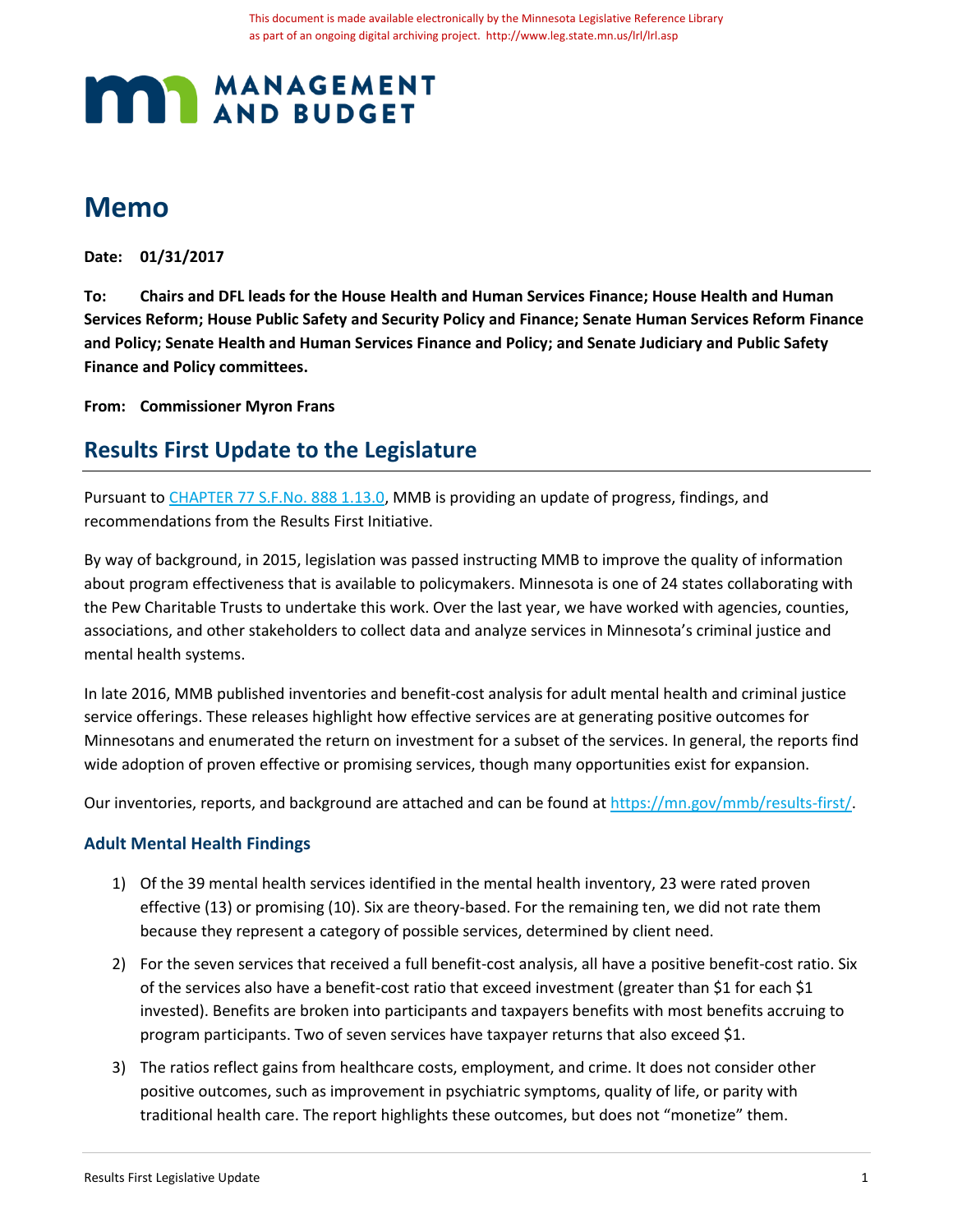4) It is necessary to offer a continuum of care to individuals with mental illness. Most spending is in intensive care at the end of the continuum. It may be more cost-effective and improve client outcomes, to offer additional services earlier in the care continuum. Demand for mental health services often exceeds supply. In addition, availability of services varies widely from county to county.

### **Adult Criminal Justice Findings**

- 1) Of the 71 criminal justice services identified in the inventory, 34 were rated proven effective (24) or promising (10). Twenty-three are theory-based. Three services have no effect. One had inconclusive research. For the remaining ten, we did not rate them because they represent a range of possible services, determined by offender need.
- 2) Of the 19 services that received a full benefit-cost analysis, 18 have benefit-cost ratios that exceed investment (greater than \$1 for each \$1 invested). Benefits consist of two components: taxpayer and other societal. Taxpayer benefits come from taxpayer costs savings from avoiding crime, including prison, jail, supervision, police, and courts costs. The vast majority of services have taxpayer benefits that also exceed \$1.
- 3) The ratios reflect gains from reductions in recidivism. It does not include any gains from employment.
- 4) Interviews revealed concerns that practitioners may not be delivering certain evidence-based practices with fidelity to the research model, particularly in supervision. If services fail to follow the model, the state may not gain the anticipated returns. For example, supervision caseloads exceed national standards for medium and high-risk offenders.

### **Results First Recommendations**

- 1) MMB should continue to work with agencies and counties in new programmatic areas to assess the effectiveness and return on investment of service offerings.
- 2) MMB should support the legislature, agencies, and counties in using the best national evidence to support decision-making.

### **Conclusion**

As policymakers face difficult budget choices, knowing which services have proven outcomes that lead to taxpayer savings is valuable. This ability to make informed choices when employing public resources maximizes the benefits to state residents. To provide this information, the Results First initiative will continue to investigate the effectiveness of service offerings in Minnesota and share these findings with the legislature, agencies, counties, and other stakeholders.

If you would like more information, feel free to contact me.

Sincerely,

Myron

**Myron Frans, Commissioner** 651-201-8011 658 Cedar Street, Saint Paul, MN 55155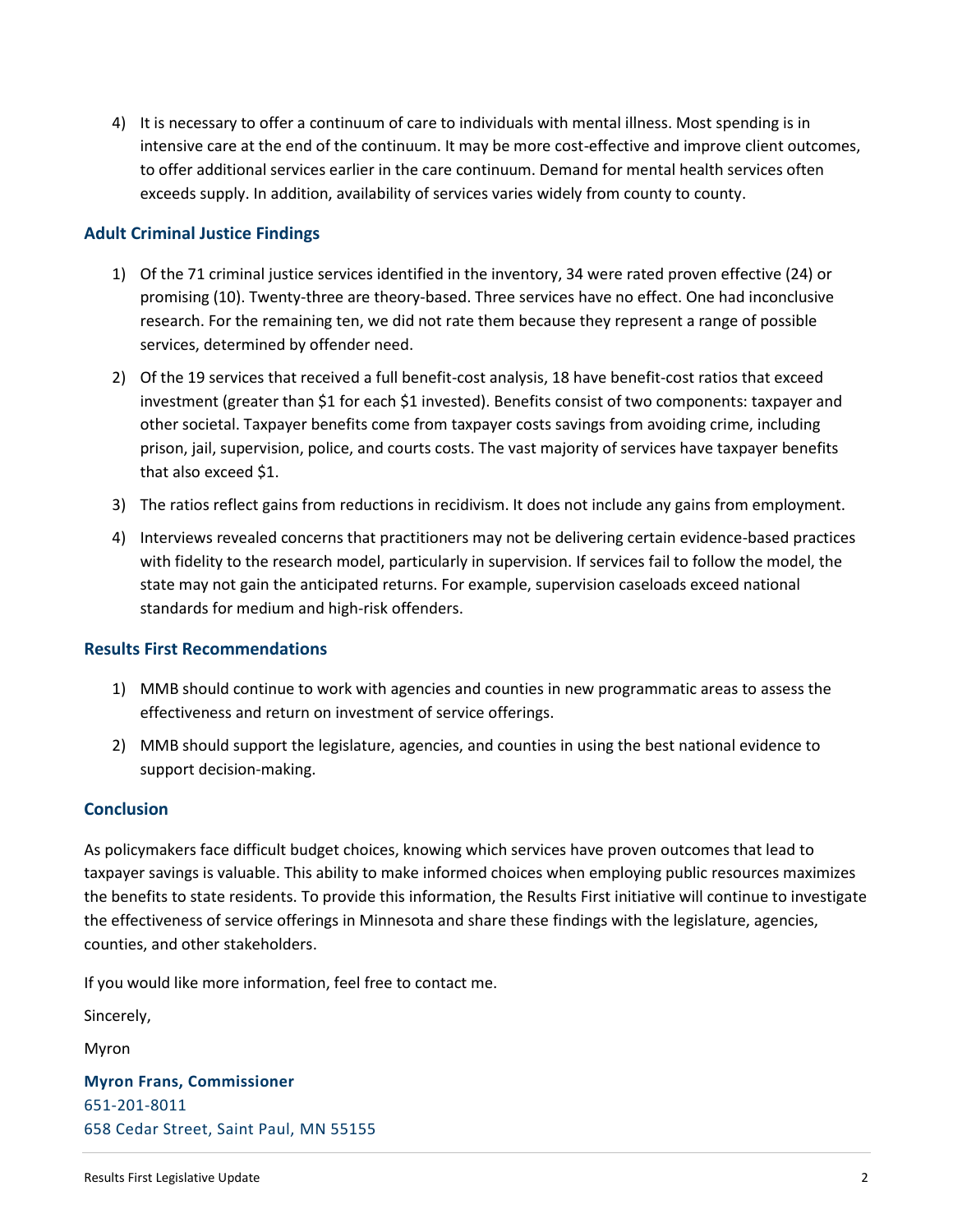# **RESULTS FIRST**

# **Benefit-Cost Analysis Report: Adult Mental Health January 2017**

**MANAGEMEN1** 

**AND BUDGET** 

1881

Minnesota's Department of Human Services and county agencies administer a range of services designed to reduce the prevalence and severity of mental health conditions. Minnesota Management & Budget (MMB) created an inventory of these services and conducted benefit-cost analyses of the mental health offerings in the state. This summary of our findings complements a longer, full report that includes detailed explanation of the analysis, findings, and other key considerations. This report can be found at [mn.gov/mmb/results-first.](https://stage.wcm.mnit.mn.gov/mmb/results-first/index.jsp)

The inventory identifies 39 mental health services in Minnesota. Of those, rigorous evidence shows that 23 of the services have proven effective or promising impacts on adult mental health outcomes. The remaining 16 need additional research to determine their effectiveness or represent settings that may employ a range of services, dependent on the needs of the client.

Seven services also received a full benefit-cost analysis, of which, six have estimated benefits that exceed their costs. Estimated benefits per dollar invested range from \$3.90 for mobile crisis response to \$0.80 for Wellness Recovery Action Plan. We also analyzed one type of clinical treatment, Cognitive Behavioral Therapy (CBT), for three mental health diagnoses (depression, anxiety, PTSD). For this treatment, returns ranged from \$66.00 to \$30.80. For most services, benefits accrue only while the participant receives treatment. This is true for all but CBT; the research shows improvements in client outcomes that persist after CBT treatment ends.

These estimates are based on findings from a national clearinghouse of rigorous evaluations of mental health services and treatments. The benefit-cost ratio assumes services in Minnesota are having the same impact found in those prior evaluations.

The benefit-cost ratio is for Minnesota stakeholders, including state and county payers. It does not include benefits or costs that accrue to federal taxpayers; these benefits and costs are broken out separately in the full report.



# Figure 1: What is a benefit-cost ratio?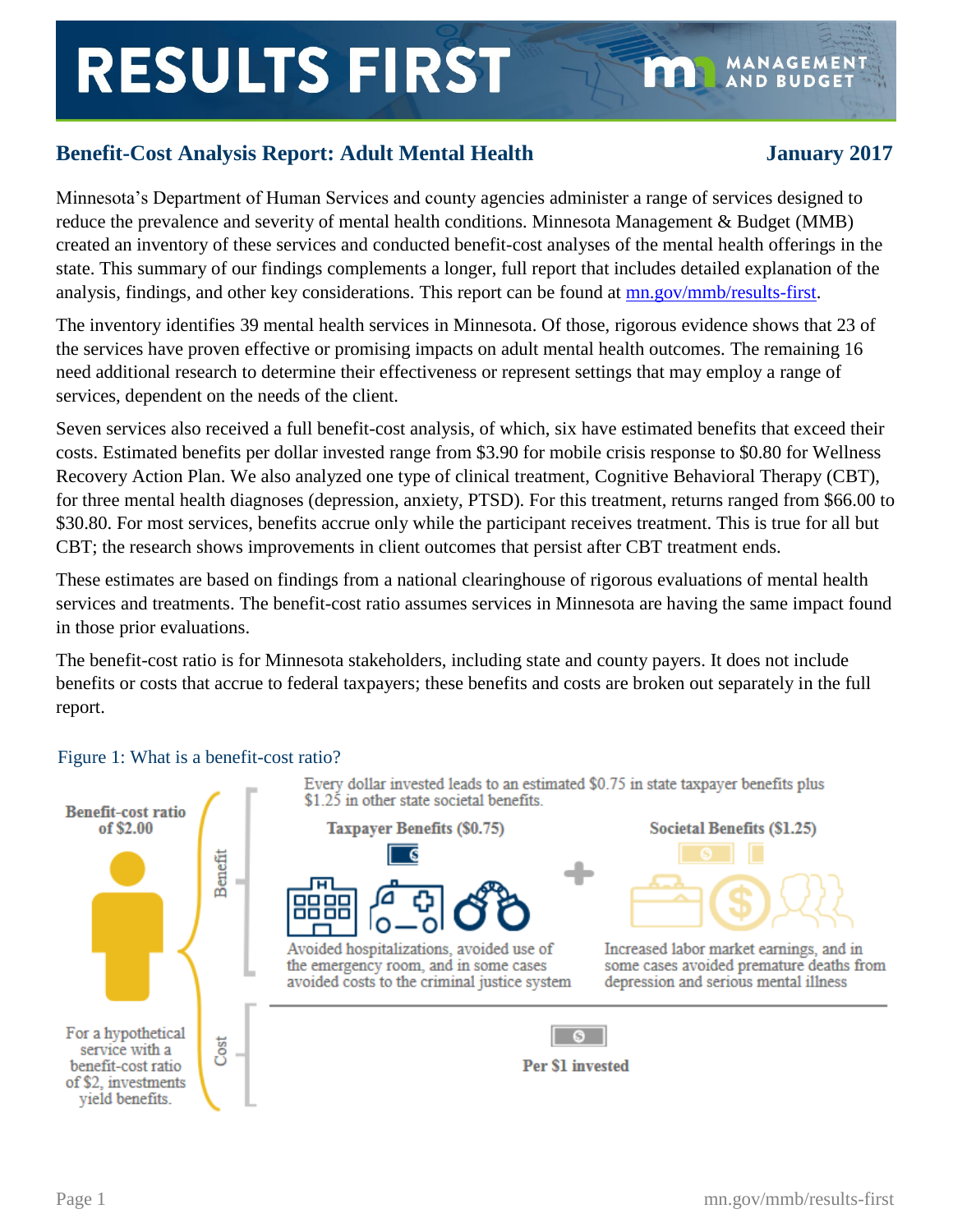# Table 1: Summary of benefit-cost analysis

**Comparison of estimated benefits and costs for Crisis Response Services** 

| <b>Service</b>                                                               | Per participant benefit<br>minus cost | <b>Benefit-cost</b><br>ratio | <b>Taxpayer</b><br><b>benefits</b> | <b>Other societal</b><br><b>benefits</b> |                                                               |  |  |
|------------------------------------------------------------------------------|---------------------------------------|------------------------------|------------------------------------|------------------------------------------|---------------------------------------------------------------|--|--|
| <b>Mobile Crisis Response</b>                                                | \$1,280                               | \$3.90                       | \$1.20                             | \$2.70                                   |                                                               |  |  |
| Comparison of estimated benefits and costs for Community Services & Supports |                                       |                              |                                    |                                          |                                                               |  |  |
| <b>Service</b>                                                               | Per participant benefit<br>minus cost | <b>Benefit-cost</b><br>ratio | <b>Taxpayer</b><br><b>benefits</b> | Other societal<br><b>benefits</b>        | <b>Assumption:</b><br><b>Benefits only</b>                    |  |  |
| <b>Behavioral Health Home</b><br><b>Services</b>                             | \$50                                  | \$1.40                       | \$0.80                             | \$0.60                                   | accrue in the year<br>of treatment for<br>these six services. |  |  |
| <b>Certified Peer Specialist</b>                                             | \$1,310                               | \$3.60                       | \$0.50                             | \$3.10                                   |                                                               |  |  |
| <b>Illness Management</b><br>Recovery                                        | \$370                                 | \$1.40                       | \$0.30                             | \$1.10                                   |                                                               |  |  |
| <b>Individual Placement and</b><br><b>Supports</b>                           | \$810                                 | \$2.10                       | \$0.30                             | \$1.80                                   |                                                               |  |  |
| <b>Wellness Recovery Action</b><br>Plan                                      | (590)                                 | \$0.80                       | \$0.10                             | \$0.70                                   |                                                               |  |  |

The benefit-cost ratios in Table 1 assume that benefits only accrue in the year of treatment. For Cognitive Behavioral Therapy, research shows it can have a lasting impact on persistence of the underlying condition with benefits accruing over the lifetime of the participant.

# Table 2: Summary of benefit-cost analysis – Cognitive Behavioral Therapy

**Comparison of estimated benefits and costs for Basic Clinical Services** 

| <b>Service</b>                                                 | Per participant benefit<br>minus cost | <b>Benefit-cost</b><br>ratio | <b>Taxpayer</b><br><b>benefits</b> | Other societal<br><b>benefits</b> |                                                                |
|----------------------------------------------------------------|---------------------------------------|------------------------------|------------------------------------|-----------------------------------|----------------------------------------------------------------|
| <b>Cognitive Behavioral</b><br><b>Therapy Adult Anxiety</b>    | \$36,930                              | \$66.00                      | \$8.80                             |                                   | <b>Assumption:</b><br>$$57.20$ Benefits continue.<br>to accrue |
| <b>Cognitive Behavioral</b><br><b>Therapy PTSD</b>             | \$16,920                              | \$30.80                      | \$8.30                             | \$22.50                           | throughout the<br>lifetime of the<br>participant.              |
| <b>Cognitive Behavioral</b><br><b>Therapy Adult Depression</b> | \$20,120                              | \$36.40                      | \$5.00                             | \$31.40                           |                                                                |

**Source**: Minnesota Management & Budget

# Figure 2: Understanding the results **Background**

*Per participant benefit minus cost* is the difference between the present value of cash inflows (anticipated benefits) from a given service and the present value of cash outflows (costs).

*The benefit-cost ratio* is the net present value of anticipated benefits to state residents for every dollar invested in the service.

*Taxpayer benefits* are costs avoided or new benefits accrued by units of government because of the service. These benefits include reductions in health care costs, increases in taxes from changes in labor marking earnings, and reductions in crime.

*Other societal benefits* are gains for participants and citizens from increased labor market earnings, reductions in crime, and avoided premature death.

A bipartisan provision enacted during the 2015 legislative session instructs MMB to estimate the benefits and costs for corrections and human services practices, using the Pew-MacArthur Results First Initiative framework. By using rigorous evidence to inform decision-making, policymakers can achieve better results by funding and operating public services proven to work.

Website: [mn.gov/mmb/results-first](https://mn.gov/mmb/results-first/)  Contact: [ResultsFirstMN@state.mn.us](mailto:ResultsFirstMN@state.mn.us)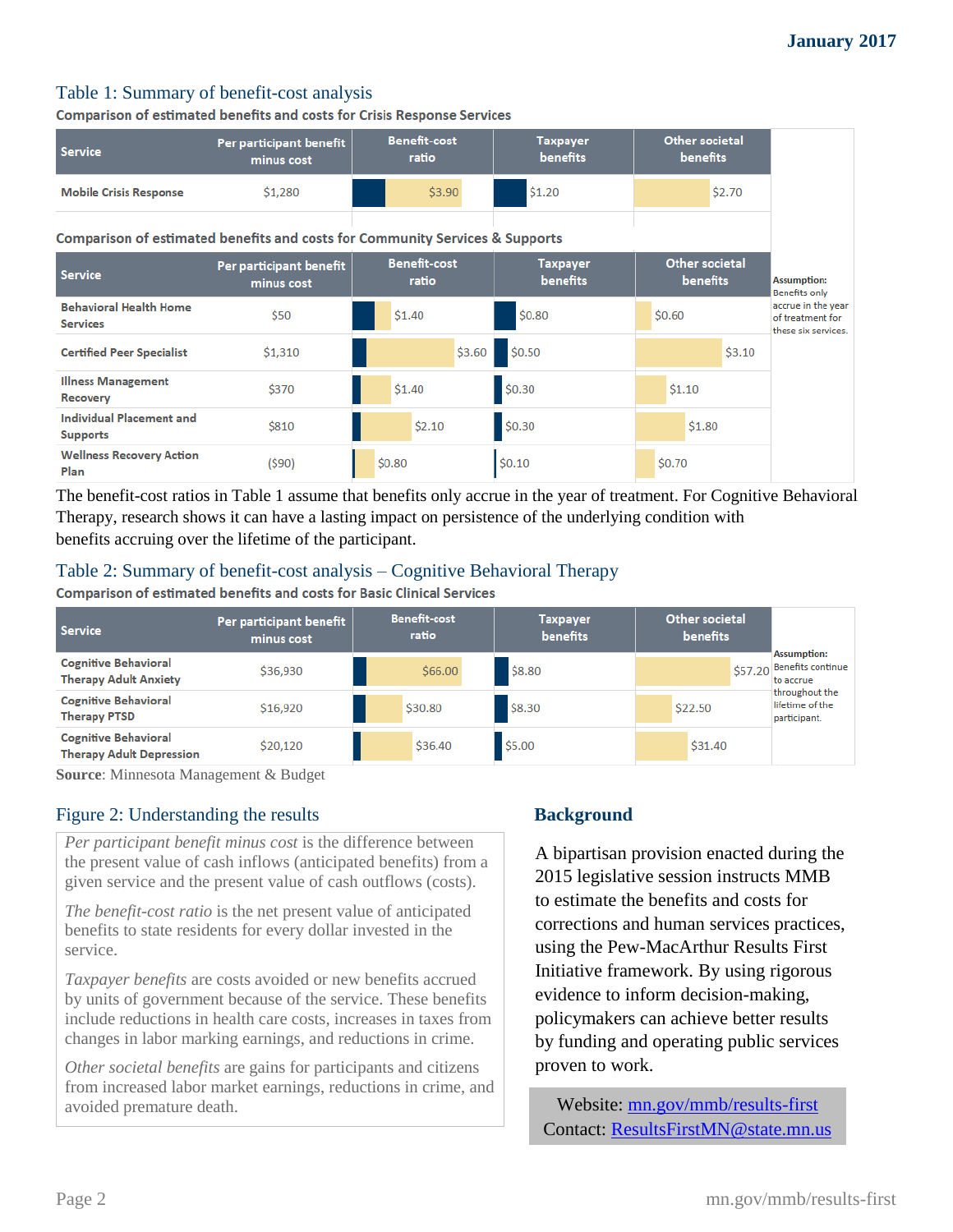# **RESULTS FIRST**

**MANAGEMENT AND BUDGET** 

Minnesota's Department of Corrections and county correction agencies provide a range of services designed to rehabilitate offenders and reduce their likelihood of future criminal activity. Minnesota Management & Budget conducted benefit-cost analyses of select corrections services in the state. This summary of our findings complements a longer, full report that includes a detailed explanation of the analyses and findings.

All of the supervision services analyzed have benefits that exceed their costs. Estimated 5-year benefits range from \$11.40 to \$1.80 for each dollar spent on the service. Ten of the eleven prison services analyzed have benefits that exceed their costs. For these services, estimated benefits range from \$15.90 to \$0.40 for each dollar spent.

These estimates are based on findings from a national clearinghouse of rigorous evaluations of criminal justice practices. We only analyzed services in Minnesota that matched those in the clearinghouse. The benefit-cost ratio reflects what Minnesota can expect based on those prior, national studies.

Findings on page 2 include services under local supervision in one or more of the counties represented in this initial analysis. Five counties, comprising three jurisdictions (Dakota County, Stearns County, and Dodge-Filmore-Olmsted), that administer all of their county's local supervision are included. In the other 54 counties, the state Department of Corrections supervises all or a portion of probationers and parolees. While the findings presented on page 2 are not representative of every county in the state, they may hold lessons on evidence-based policies that are applicable to all areas of the state.

Findings on page 3 include services administered by the Minnesota Department of Corrections in state prisons.



# Figure 1: What is a benefit-cost ratio?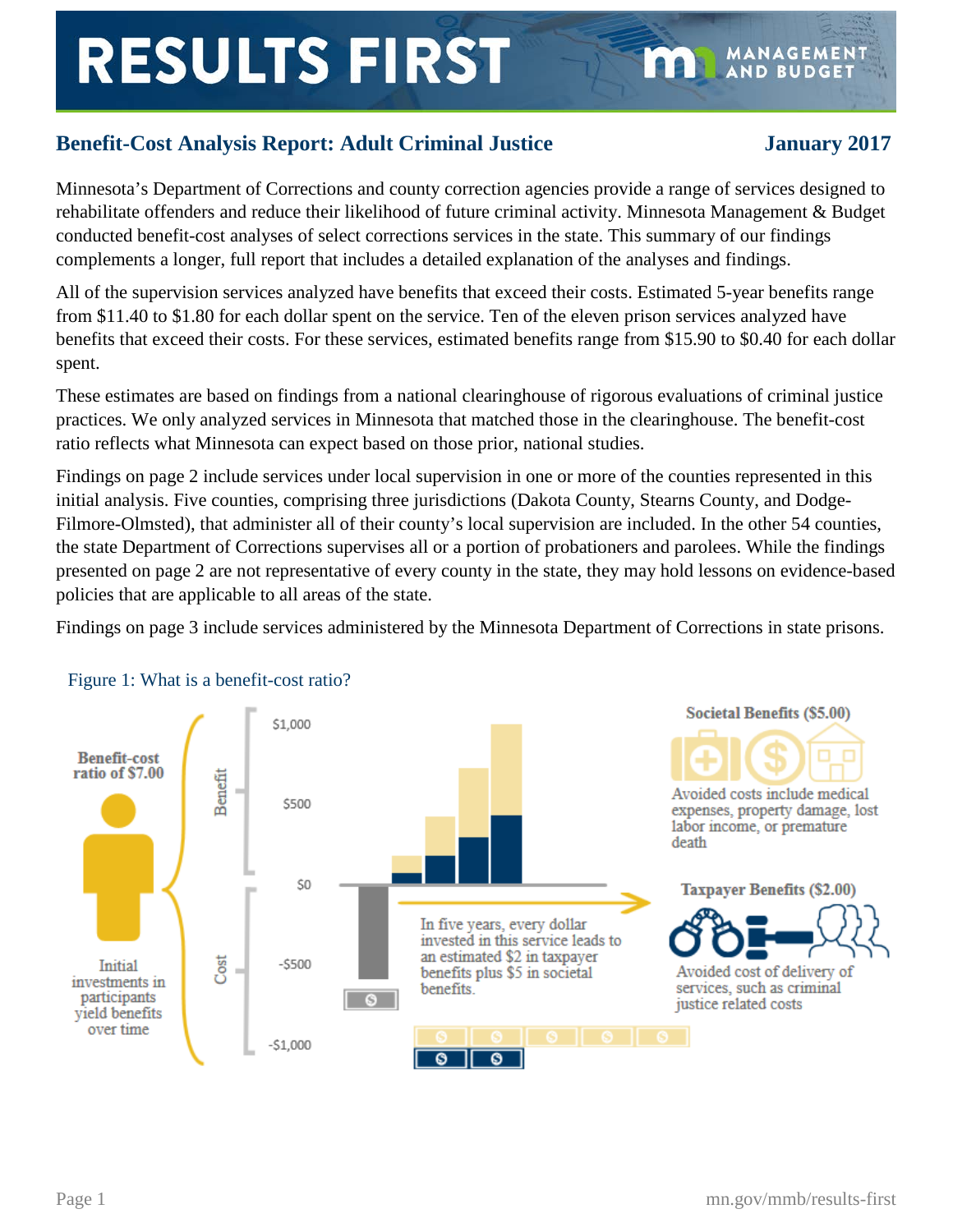## **Findings – Supervision Services**

For all supervision-associated services analyzed, the estimated benefits exceed costs for the five-year period of study. The benefit-cost ratios range from \$11.40 for employment & job training to \$1.80 for non-residential chemical dependency treatment. The most expensive service to administer, intensive supervision (net cost of \$4,740 per participant), generates the second highest per participant benefit minus cost (\$13,460). Electronic monitoring for probationers does not have a benefit-cost ratio because the net cost of service is negative (i.e., the use of electronic monitoring is less expensive than if the client remained in jail). To calculate a ratio, the net cost (denominator) must be positive. The report also differentiates the portion of benefits experienced by taxpayers versus society more broadly.

### Per participant benefit **Benefit-cost** Service or practice\* minus cost ratio Service is less expensive than the alternative and generates benefits **Electronic monitoring** \$3,480 (probation) from reducing recidivism. Benefit-cost Other societal Per participant **Taxpayer** Service or practice\* ratio benefits benefits benefit minus cost **Employment & job** \$6,740 \$11.40 \$3.60 \$7.80 training assistance **Cognitive Behavioral**  $$6.20$ \$3.00 \$3.20 \$3,020 **Therapy Electronic monitoring** \$2,170 \$6.60 \$2.60 \$4.00 (supervised release) **Supervision with** \$5.50 \$2.60 \$2.90 \$4.610 **Risk-Need-Responsivity** \$7.80 \$2.40 \$5.30 **Sex offender treatment** \$23.300 Intensive supervision -\$3.80  $$1.20$ \$2.60 \$13.460 surveillance & treatment Non-residential chemical  $$1.80$  $$0.60$  $$1.20$ \$2,860 dependency treatment

# Table 1: Comparison of benefits and costs five years after supervision begins For the first service below, a benefit-cost ratio is not applicable.

 **Source:** Minnesota Management & Budget \*

Evidence-based services and practices operating in Minnesota that aim to reduce recidivism

### Figure 2: Understanding the results

*Per participant benefit minus cost* is the difference between the present value of cash inflows (anticipated benefits) from a given service and the present value of cash outflows (costs).

*The benefit-cost ratio* is the net present value of anticipated benefits to state residents for every dollar invested in the service, for a five-year period.

*Taxpayer benefits (blue)* accumulate to Minnesota taxpayers through avoided costs to the criminal justice system. These include resources used for police arrests, the cost of prosecutors, defenders, and courts, and the costs of jails, prisons, and supervision (supervised release and probation).

*Other societal benefits (yellow)* are victim costs avoided when crime is not committed. These vary depending on the crime avoided, but could include medical expenses, cash losses, property theft or damage, lost earnings from injury, and others.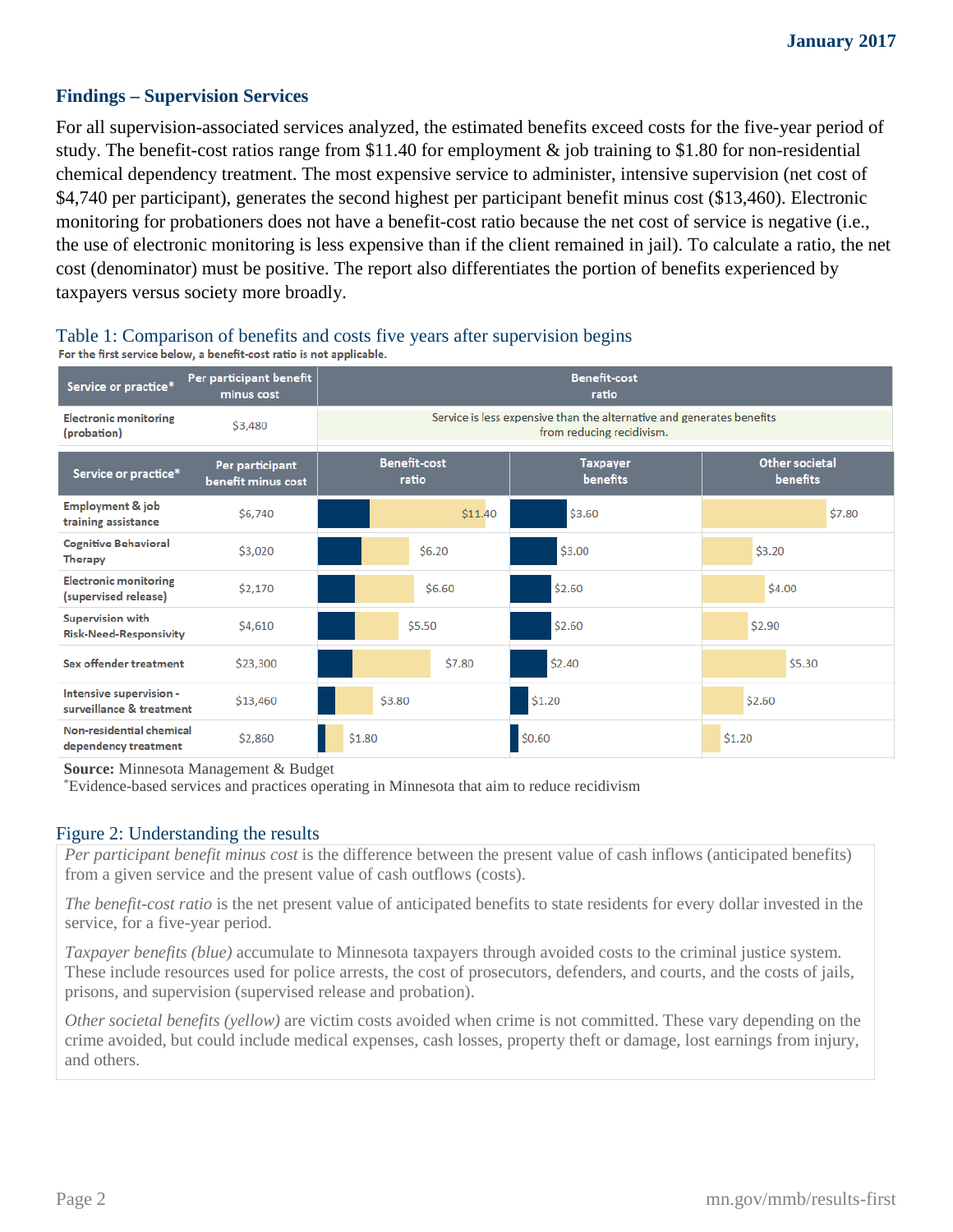## **Findings – Prison Services**

For ten of the eleven prison-associated services analyzed, the estimated benefits exceed costs for the five-year period of study. The benefit-cost ratio ranges from \$15.90 for EMPLOY to \$0.40 for correctional adult basic education. The Challenge Incarceration Program, Affordable Homes Program, and Work Release do not have a benefit-cost ratio because the net cost of service is negative. In other words, inmate participation generates a benefit to the state because it is cheaper to provide than the alternative service. InnerChange Freedom Initiative uses outside grant dollars to administer the program. We did not estimate the cost for correctional industries, but anticipate it also has a net negative cost.

The report also highlights who accrues the various benefits, taxpayer, or society. The percentage of benefits accruing to taxpayers versus the broader society varies as each service has different impacts on the likelihood an offender will be reconvicted and, if so, of what type of offense.

# Table 2: Comparison of estimated benefits and costs five years after release from prison For the first five services below, a benefit-cost ratio is not applicable.

| <b>Service or Practice</b>                      | Per participant<br>benefit minus cost | <b>Benefit-cost</b><br>ratio                                                                             |                              |                             |                                   |  |  |
|-------------------------------------------------|---------------------------------------|----------------------------------------------------------------------------------------------------------|------------------------------|-----------------------------|-----------------------------------|--|--|
| Challenge<br><b>Incarceration Program</b>       | \$20,870                              | Service is less expensive than the alternative and generates benefits from reducing recidivism.          |                              |                             |                                   |  |  |
| <b>InnerChange Freedom</b><br><b>Initiative</b> | \$20,870                              | Service is costless to the state and generates benefits from reducing recidivism.                        |                              |                             |                                   |  |  |
| <b>Affordable Homes</b><br>Program              | \$7,570                               | Service is less expensive than the alternative and generates benefits from reducing recidivism.          |                              |                             |                                   |  |  |
| <b>Work release</b>                             | \$6,910                               | Service is less expensive than the alternative and generates benefits from reducing recidivism.          |                              |                             |                                   |  |  |
| <b>Correctional industries</b>                  | not applicable                        | We were unable to estimate the cost of this service, but it generates benefits from reducing recidivism. |                              |                             |                                   |  |  |
| <b>Service or Practice</b>                      | Per participant<br>benefit minus cost |                                                                                                          | <b>Benefit-cost</b><br>ratio | <b>Taxpayer</b><br>benefits | <b>Other societal</b><br>benefits |  |  |
| <b>EMPLOY</b>                                   | \$18,010                              |                                                                                                          | \$15.90                      | \$5.10                      | \$10.80                           |  |  |
| <b>Cognitive Behavioral</b><br><b>Therapy</b>   | \$12,120                              |                                                                                                          | \$13.40                      | \$4.20                      | \$9.20                            |  |  |
| <b>Chemical dependency</b><br>treatment         | \$8,630                               | \$2.80                                                                                                   |                              | \$0.90                      | \$1.90                            |  |  |
| <b>Career and technical</b><br>education        | \$5,080                               | \$2.50                                                                                                   |                              | \$0.80                      | \$1.70                            |  |  |
| <b>MnCOSA</b>                                   | \$17,440                              | \$1.80                                                                                                   |                              | \$0.60                      | \$1.20                            |  |  |
| <b>Correctional adult</b><br>basic education    | (\$1,370)                             | \$0.40                                                                                                   |                              | \$0.10                      | \$0.30                            |  |  |

**Source:** Minnesota Management & Budget

\* Evidence-based services and practices operating in Minnesota prisons that aim to reduce recidivism. **Note**: Definitons in "Figure 2: Understanding the results" also apply to "Table 2".